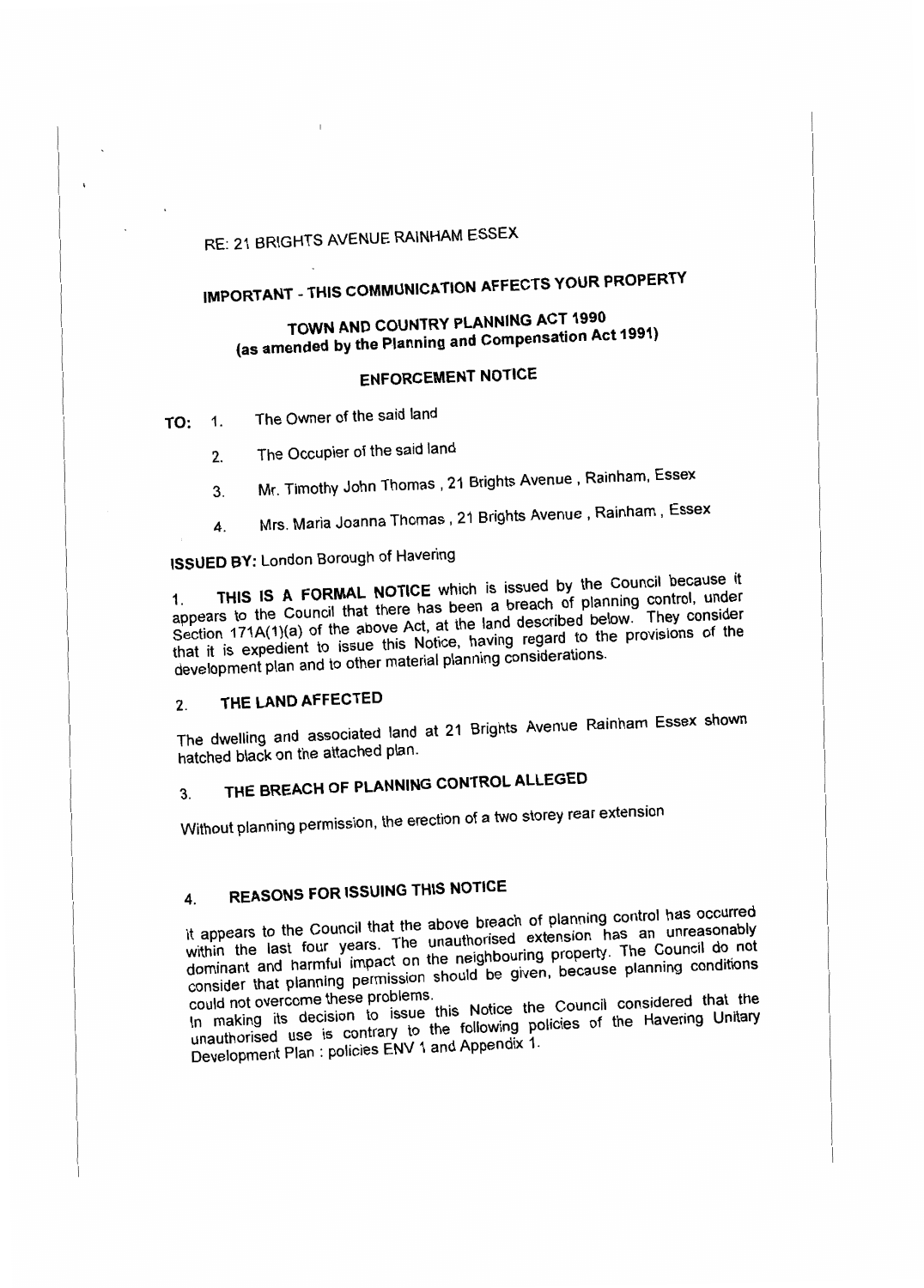## 5. **WHAT YOU ARE REQUIRED TO DO**

(i) Remove the two storey rear extension

Time for compliance: 3 months from the effective date of this notice.

(ii) Remove from the land all building materials and rubble arising from compliance with the first requirement above, and restore the land to garden area

Time for compliance: 3 months from the effective date of this notice

## 6. **WHEN THIS NOTICE TAKES EFFECT**

This Notice takes effect on 28 January 2005, unless an appeal is made against it beforehand

Dated: 14th December 2004 / *I* . */.( -:r-\.* / /J Dated: 14" December 2004<br>Signed:  $\frac{1}{\sqrt{2\pi}}\int\frac{1}{\sqrt{2\pi}}\int\frac{1}{\sqrt{2\pi}}$ 

on behalf of London Borough of Havering Town Hall Main Road Romford RM1 3BD

#### **YOUR RIGHT OF APPEAL**

You can appeal against this Enforcement Notice to the Secretary of State by the 2004. Further details are given in the attached explanatory note.

### **WHAT HAPPENS IF YOU DO NOT APPEAL**

If you do not appeal against this Enforcement Notice, it will take effect on 28<sup>th</sup> January 2005 .and you must then ensure that the required steps for complying with it, for which you may be held responsible, are taken within the period specified in the Notice.

**FAILURE TO COMPLY WITH AN ENFORCEMENT NOTICE WHICH HAS TAKEN EFFECT CAN RESULT IN PROSECUTION AND/OR REMEDIAL ACTION BY THE COUNCIL.** 

### EXPLANATORY NOTES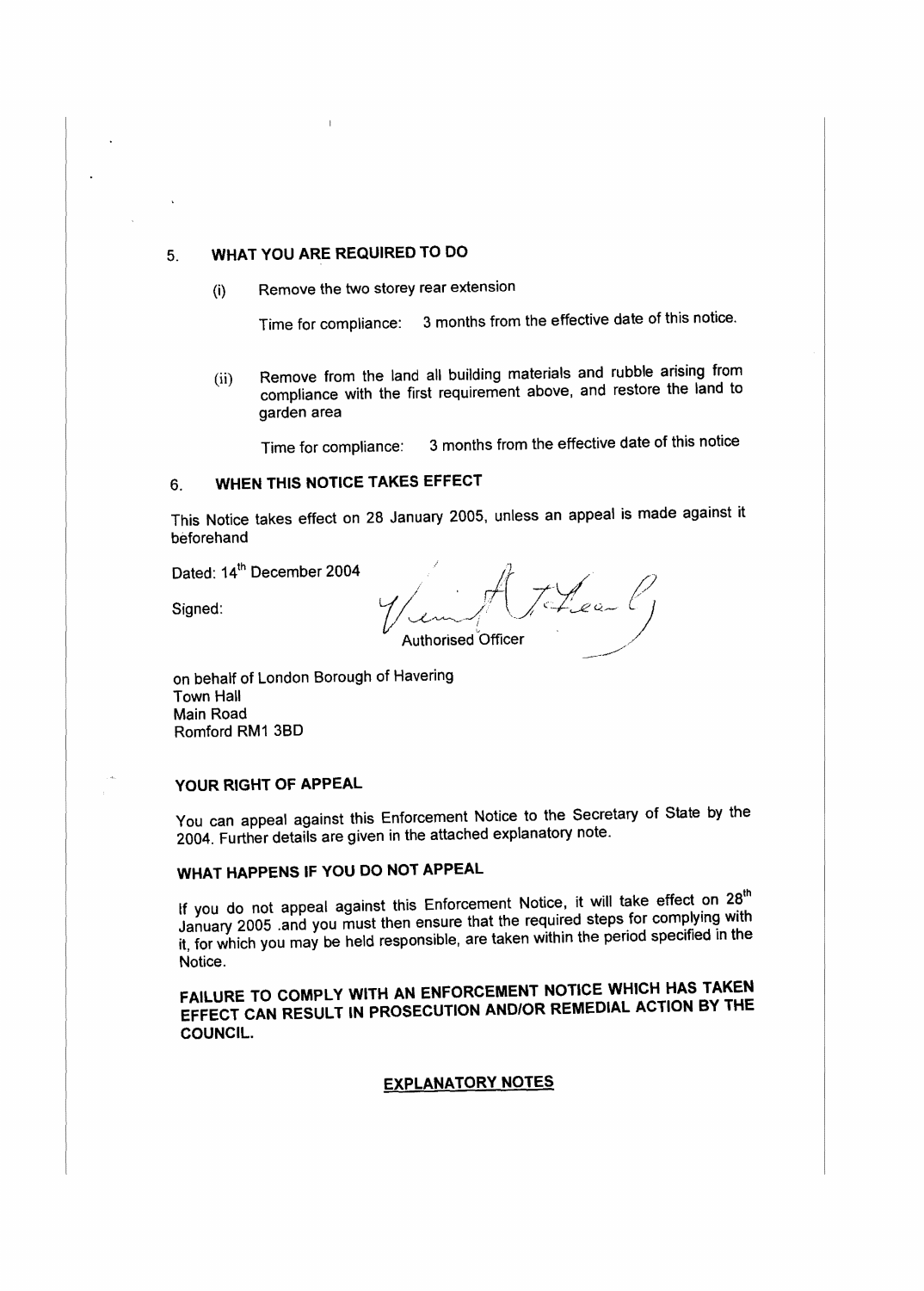#### **STATUTORY PROVISIONS**

A summary of Sections 171A, 171B and 172 to 177 of the Town and Country Planning Act 1990 (as amended) is enclosed with this Notice.

#### **YOUR RIGHT OF APPEAL**

You can appeal against this Notice, but any appeal must be in writing and received, or posted (with the postage paid and properly addressed) in time to be received in the ordinary course of the post, by the Secretary of State before 28<sup>th</sup> January 2005. The enclosed booklet "Enforcement Appeals - A guide to Procedure" sets out your rights. Read it carefully. If you appeal you should use the enclosed appeal forms. Two copies are for you to send to the Secretary of State if you decide to appeal. The other is for you to keep as a duplicate for your own records. You should also send the Secretary of State a copy of the Enforcement Notice.

#### **GROUNDS OF APPEAL**

The grounds of appeal are set out in Section 174 of the Town and Country Planning Act 1990 and are also set out on pages 2 - 5 the enclosed appeal forms.

#### **PLANNING APPLICATION** FEE

Should wish to appeal on ground (a) - that planning permission should be granted for the unauthorised development -then a fee of  $E$  110.00 is payable both to the Secretary of State and to the Council. If the fees are not paid then that ground of appeal will not be valid.

#### **STATEMENT ON GROUNDS OF APPEAL**

You must submit to the Secretary of State, either when giving notice of appeal or within 14 days from the date on which the Secretary of State sends him a notice so requiring him, a statement in writing specifying the grounds on which you are appealing against the enforcement notice and stating briefly the facts on which you propose to rely in support of each of those grounds.

#### **RECIPIENTS OF THE ENFORCEMENT NOTICE**

The names and addresses of all the persons on whom the Enforcement Notice has been served are:

The Owner of **the said** land The Occupier of the said land Mr. Timothy John Thomas, 21 Brights Avenue, Rainham, Essex Mrs. Maria Joanna Thomas , 21 Brights Avenue , Rainham , Essex